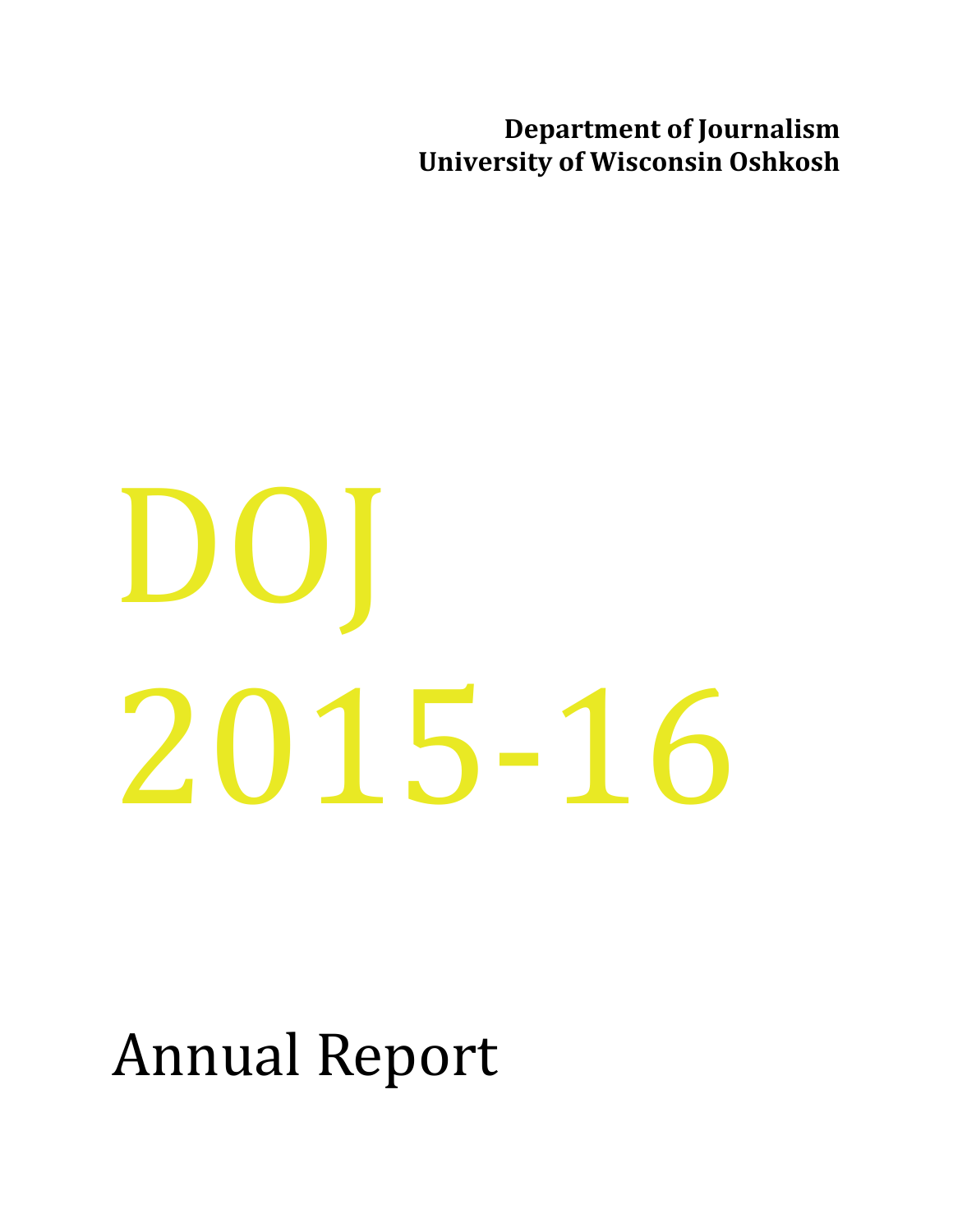## **Highlights In Review**

The Department of Journalism had a very successful 2015-2016, despite the economic challenges facing all of UW Oshkosh. Here are some quick highlights:

- ❖ Journalism was reaccredited by ACEJMC after a two-year review process.
- $\triangle$  Rene Delgado of Leo Burnett was honored with an Outstanding Young Alumni Award.
- $\cdot$  The University of Wisconsin System's first public relations major was offered this past year with great enthusiasm.
- $\cdot$  The Bateman team finished with an honorable mention.
- $\div$  Lee earned tenure and promotion.
- $\div$  Filak earned promotion to full professor.
- $\cdot$  A new public relations faculty member was hired to start in September 2016.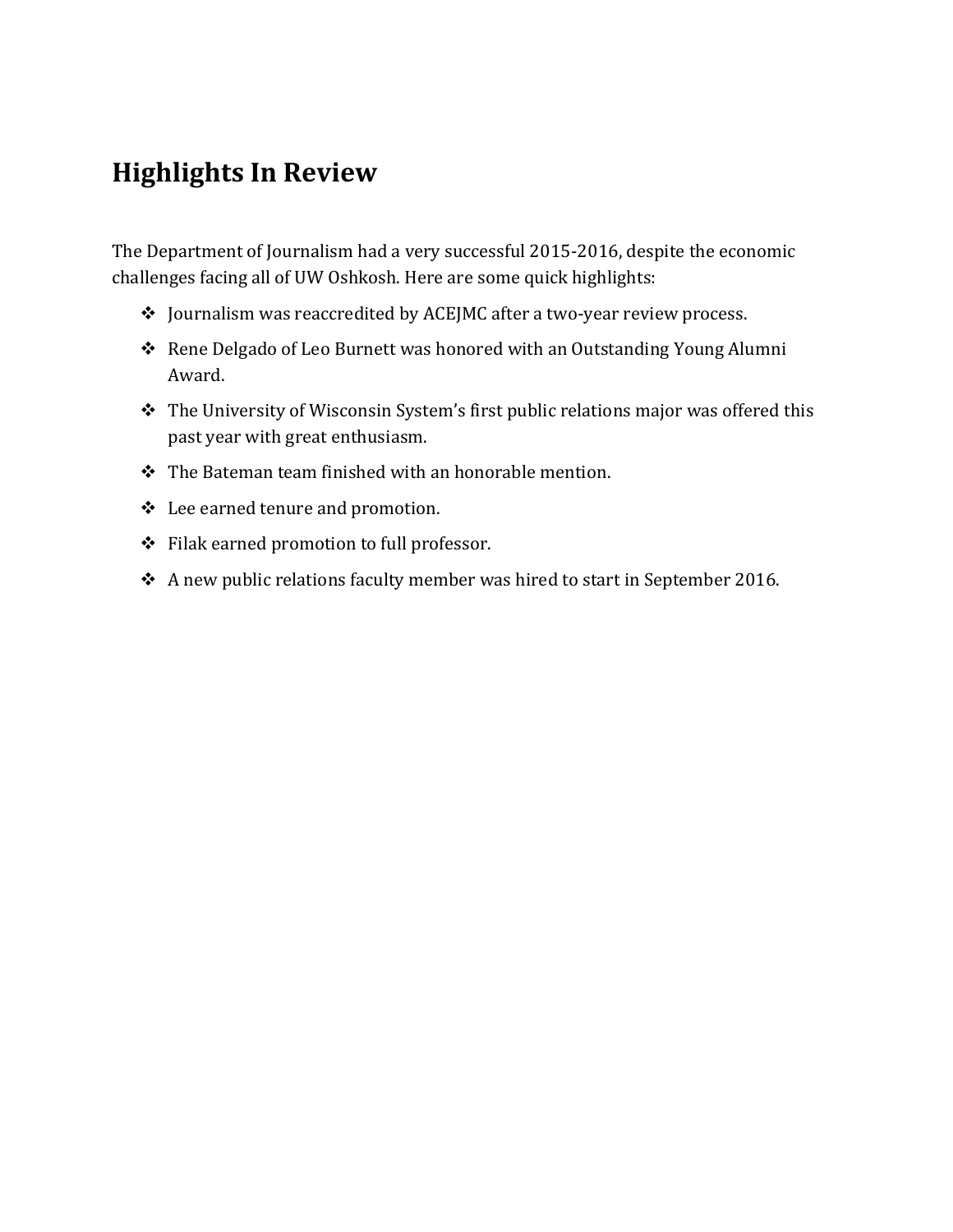# **Reaccreditation**

The department began preparing for an Accrediting Council on Education in Journalism and Mass Communications (ACEJMC) reaccreditation review in the summer of 2014. Members spent one year preparing the report that was reviewed by the site team, which was led by Pam Luecke of Washington and Lee University. Professor Luecke was joined by Scott Bosley, Dr. Barbra Hines, and Dr. Tien Lee.

The team visited in October 2015 to interview faculty, staff, students, and administrators. The team found the department and its majors to be compliant on all nine accreditation standards, and the team recommended reaccreditation.

Further support was received during the ACEJMC Committee's March 2016 review and the Council's May 2016 review. The Committee's reaccreditation recommendation was followed by the Council's final approval.

# **Delgado Wins Alumni Award**

Rene Delgado became the latest of our accomplished graduates to be honored with the university's Outstanding Young Alumni Award in 2015. An art director for Leo Burnett in Chicago, Delgado spoke to students, faculty, and staff about his job. He was featured in several online posts written by our students:

http://www.uwosh.edu/today/40575/

https://uwoshjournalism.wordpress.com/2015/10/29/five-things-we-learned-from-ourconversation-with-rene-delgado/

# **PR Major First in UW**

The first public relations major in the University of Wisconsin System began in Fall 2015 after two years of planning and paperwork. The major was the parting gift of now-retired public relations professor Dr. Julie Henderson.

http://www.uwosh.edu/today/41407/uwo-offers-first-certified-pr-major-in-wisconsin/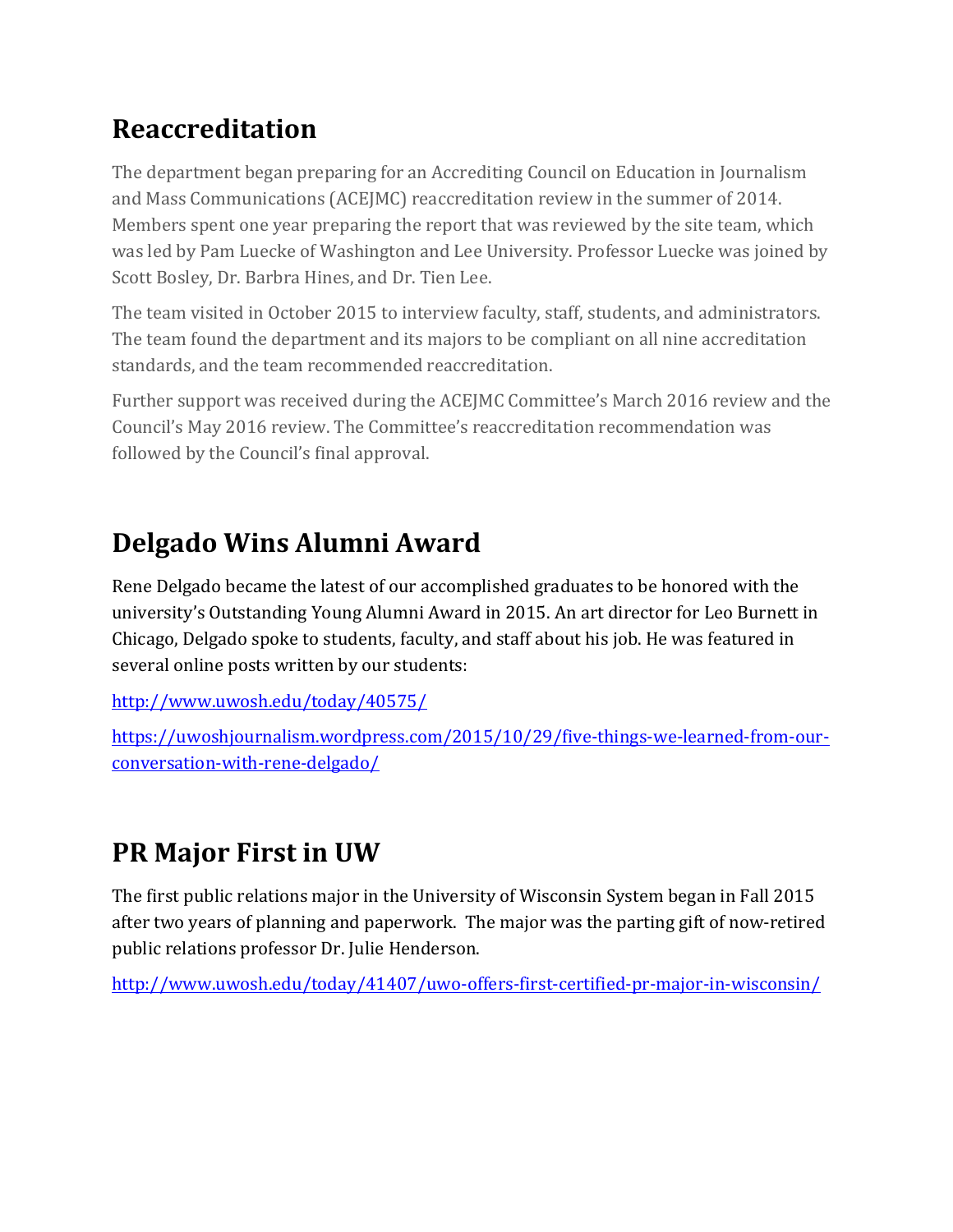# **Bateman Team Received Honorable Mention**

The 2016 Bateman Case Study team received an honorable mention in the annual competition that pits teams across the country against each other. This year's client was the Student Veterans of America, and the team participated as part of the Strategic Campaigns in Public Relations class taught by lecturer Jean A. Giovanetti. The team was comprised of Kimberly Lohre, Megan Klamrowski, Mallory Radney, Megan Schroeder, and Stephanie Stradel.

http://www.uwosh.edu/today/44585/uwo-bateman-team-awarded-honorable-mentionin-national-competition/

# Lee Earned Tenure and Promotion

Assistant Professor Dr. Shu-Yueh Lee earned tenure and promotion to associate professor after her six years of significant contributions to the university.

# **Filak Earned Promotion**

Associate Professor Dr. Vincent Filak earned promotion to full professor for his notable accomplishments in teaching, scholarship, and service.

## **New Professor to Join Department**

The department conducted a faculty search to fill the vacant position due to Dr. Julie Henderson's retirement. Kristine Nicolini, a doctoral student at UW Milwaukee, was hired to start in Fall 2016 as an assistant professor.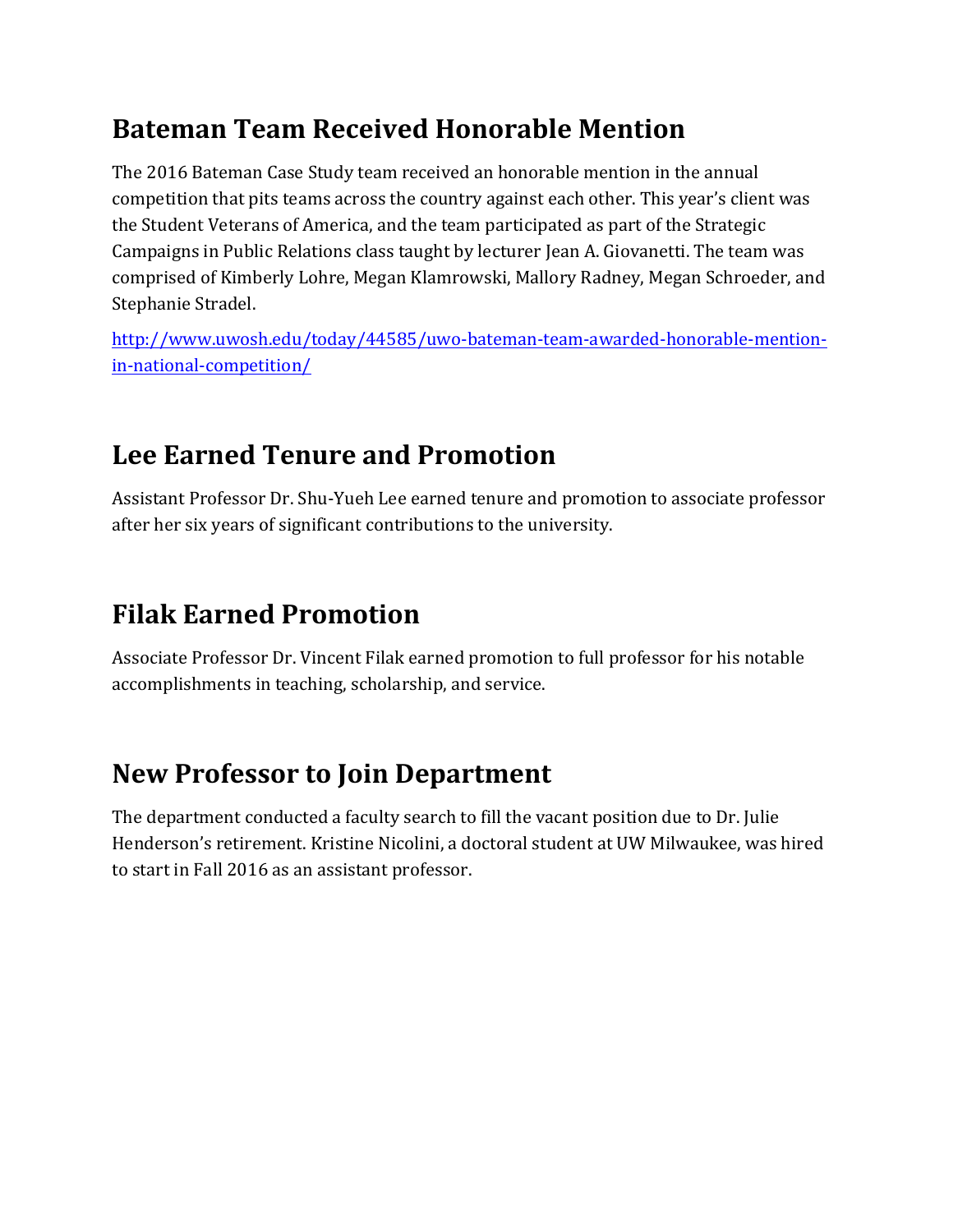# **Faculty and Staff Accomplishments**

*Dr. Vincent Filak* made eight professional presentations:

Clueless Twerps, Arrogant Weasels and People Who Think They're Funny: The Perils of Opinion Writing. Panel presented at the Associated Collegiate Press Midwinter convention. Los Angeles, CA. Feb. 2016.

How to Cover Campus Crime and Breaking News. Panel presented at the Associated Collegiate Press Midwinter convention. Los Angeles, CA. Feb. 2016

Short Course: Multimedia Storytelling Across Platforms. Panel presented at the Associated Collegiate Press Midwinter convention. Los Angeles, CA. Feb. 2016.

Group Panel: Introduction to Advising. Panel presented at the Associated Collegiate Press Midwinter convention. Los Angeles, CA. Feb. 2016.

Short Course: Reporting Across Platforms, Regardless of Your Resources. Panel presented at the Associated Collegiate Press Best of the Midwest in Minneapolis, MN Jan. 2016.

How to Get Past, "This Sucks. Change It." Panel presented at the Associated Collegiate Press Best of the Midwest in Minneapolis, MN Jan. 2016

Reporting 102: Getting Past Speeches, Meetings and News Conferences. Panel presented at the Associated Collegiate Press Best of the Midwest in Minneapolis, MN Jan. 2016

Building a Better Game Story. Panel presented at the Associated Collegiate Press Best of the Midwest in Minneapolis, MN Jan. 2016.

He co-created and co-taught an extended sports reporting and writing experience in association with Associated Collegiate Press Summer Workshop. Students were enrolled by advisers, taken to the Minnesota Twins stadium and given full press access as part of an ondeadline writing experience.

Filak worked with the University of Wisconsin-Oshkosh Foundation to meet the requirements of a \$50,000 matching-funds grant provided to help stabilize and support the Advance-Titan. The gift was a 1:1 match and we raised a matched total of more than \$104,000.

**Dr. Timothy R. Gleason** served on the university's Higher Learning Commission Subcommittee for teaching and learning to work toward university reaccreditation and the COLS Tenure and Renewal Committee. He is being trained as one of the Student Success Collaborative advising specialists. He reviewed 13 conference papers for the Association for Education in Journalism and Mass Communication (AEJMC).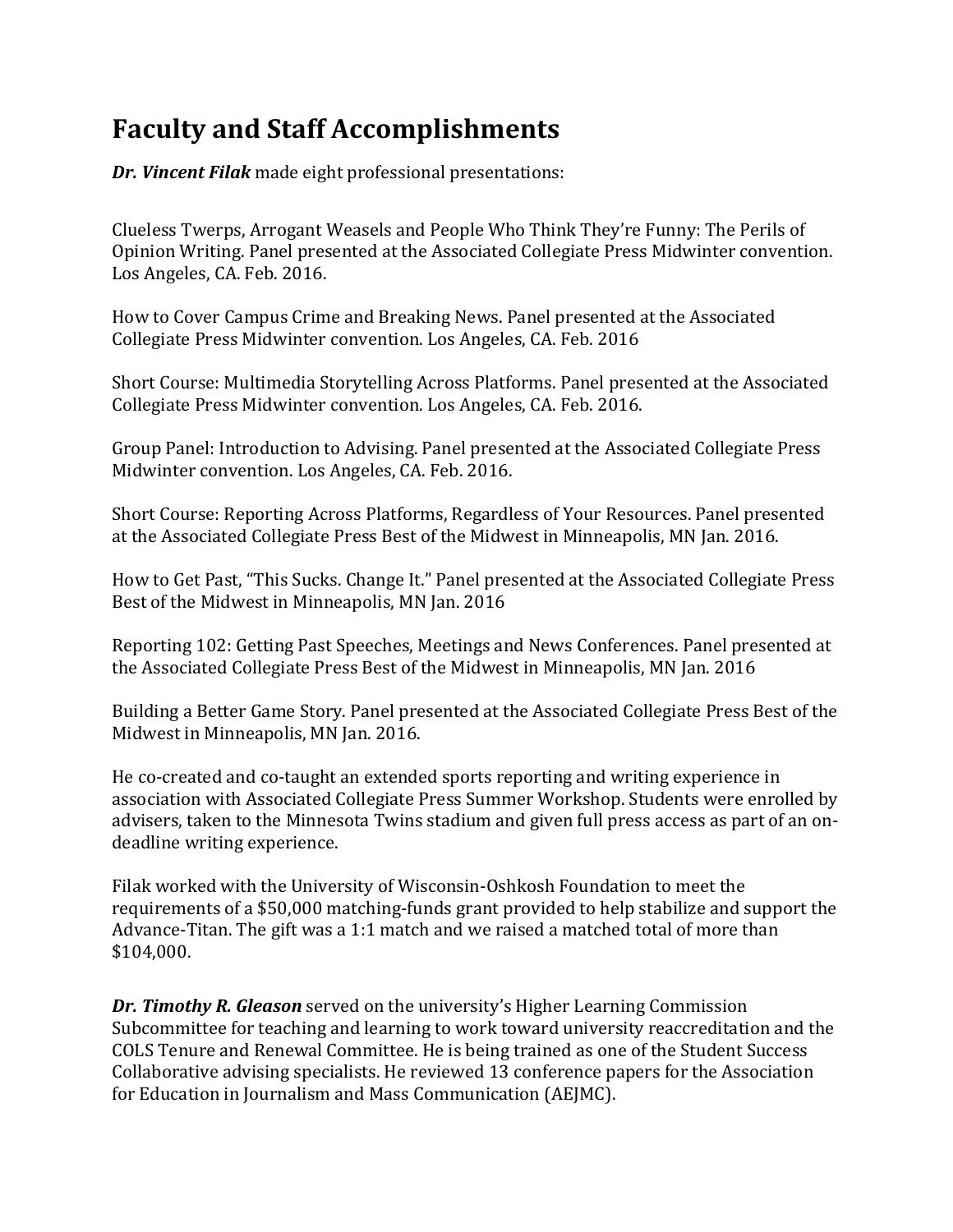Gleason authored two papers presented at the 2015 AEJMC conference. A single-authored paper was presented by Gleason, "Finding photojournalism: The search for photojournalism's birth as a term and practice." A co-authored paper, "Image control: The visual rhetoric of President Obama," was presented by colleague Dr. Sara S. Hansen. Both papers are under a second review at two journals.

He is currently working on a string of research about the Soviet Union's Katyn massacre of Polish officers and intelligentsia in 1940.

*Dr. Sara S. Hansen* published a co-authored article:

Lee, S. Y., Hansen, S. S., & Lee, J. K. (2016). What makes us click "like" on social media? Examining psychological, technological, and motivational factors on virtual endorsement. *Computer Communications,* 73, 332-341.

She also co-authored two papers:

Gleason, T. R. & Hansen, S. S. (2015, August). *Image control: The visual rhetoric of President Obama.* Paper presented at the Association for Education in Journalism and Mass Communication Conference, San Francisco.

Hansen, S. S. & Lee, S. Y. (2016, August). "'Wishing to be Trump' and other parasocial predictors of trust, likeability, and voting intention for The Apprentice Host." Paper to be presented at the Association for Education in Journalism and Mass Communication Conference, Minneapolis.

Hansen attended the one-day conference for "Experience Inbound," a Wisconsin Marketing and Sales Event, in May 2016 to gain insight about technology and social media communication with speakers from Google, HubSpot and other technology/marketing firms. This professional development was funded through IWM.

Her ongoing activities include the aforementioned revise-and-resubmit paper with Gleason. Additionally she is doing another revision for *Current Psychology* with Dr. Jin Kyun Lee and Dr. Shu-Yueh Lee, "Source credibility in consumer-generated advertising on YouTube: The moderating role of personality."

*Dr. Shu-Yueh Lee* published two co-authored articles:

Lee, S.-Y & Chen, Y.-S. (2015). "The representation and myths of gender and romance: A case study of leading characters in Taiwan's trendy drama." *Chinese Journal of Communication Research*, 28, 157-196.

Lee, Shu-Yueh, Hansen, Sara Steffes, & Lee, Jin Kyun (2015). "What makes us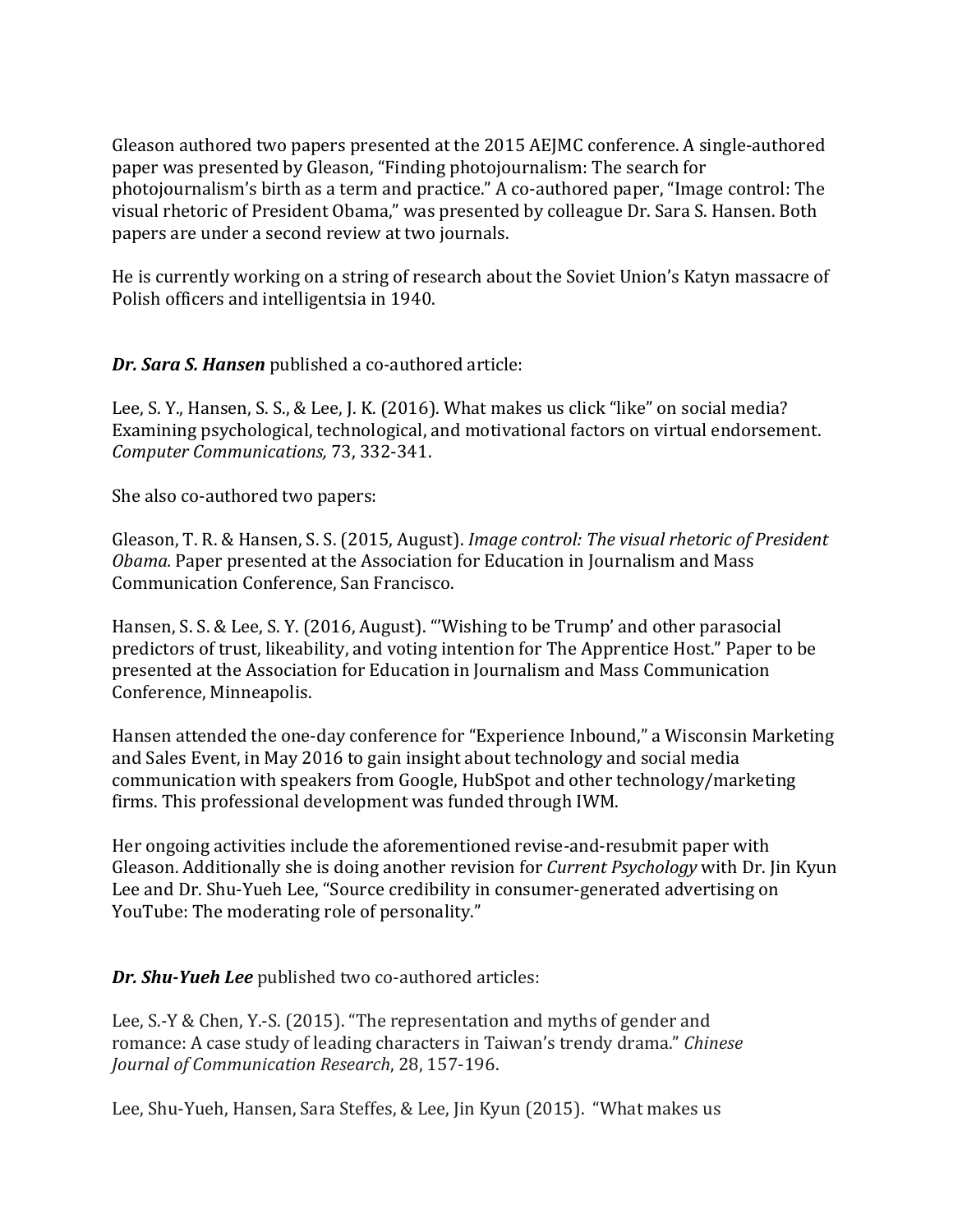click "Like" on Facebook? Examining psychological, technological and motivational factors on virtual endorsement." Computer Communications, Available Online in August.

Lee chaired a department committee, Instructional Resources and Technology, which completed the lab modification proposal and the permanent property proposal. She also chaired the department's Assessment Committee assessment before it was temporarily merged with the Curriculum Committee for Spring 2016.

*Miles Maguire* wrote a grant proposal that resulted in the Northeastern Wisconsin Scholastic Press Association receiving \$4,250 from the Wisconsin Humanities Council and the Pulitzer Prizes Centennial Campfires Initiative. More information appears under the student recruitment section of this report.

During the 2015-16 academic year, Maguire published approximately 20 articles in the *Oshkosh Independent*, often breaking stories before other local media. For example, Maguire was the first to report that an Oshkosh investment group is seeking a minor league NBA team, the first to report where the historic Schriber House will be located after its move from next to the Paine Art Center and the first to report that the Oshkosh Police Department planned to buy body cameras for its officers. Maguire also obtained, and published, records showing where city-owned water pipes are made out of lead and where houses were built that likely have lead water service.

Maguire also participated in academic scholarship:

Maguire, M. (2015). *The death of Corporal Miller: omission, transparency and the ethics of embedded journalism.* Paper presented at the annual conference of the Association for Education in Journalism and Mass Communication, San Francisco, CA.

Maguire, M. (2016). "Research review: Recent trends and topics in literary journalism scholarship." *Literary Journalism Studies, 8*(1) 140-151.

*Cindy Schultz* has performed a great deal of service to the university. She has served on the HLC Subcommittee for the university mission, the Administrative Support Team, and USC Grants Committee. She actively raised funds to continue building the Ellie Maslowski Memorial Classified Staff Scholarship. Additionally, Schultz worked with Dr. Hansen to hire, supervise and manage STEP students.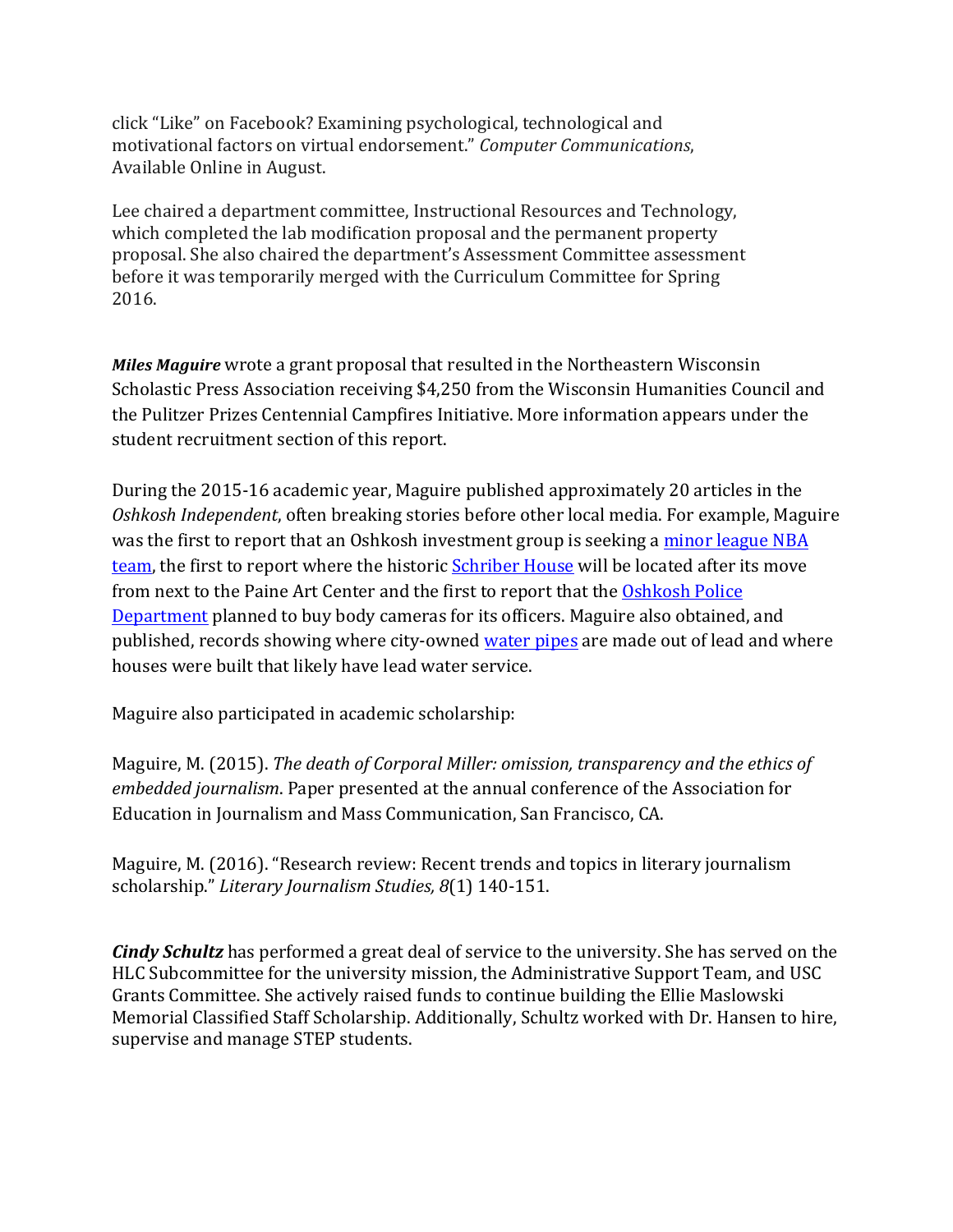# **Student Accomplishments**

#### *Chancellor's Award for Excellence*

- ◆ Reegan Wallander (major)
- ❖ Elizabeth Duffey (minor)

#### *Kappa Tau Alpha*

- ❖ Megan Esau
- ❖ Corissa Mosher

#### *Oshkosh Student Association Most Improved Organization*

◆ Dr. Julie Henderson Public Relations Student Society of America Chapter

#### **Oshkosh Student Association Outstanding Emerging Leader**

 $\div$  Katie Biersach

#### *Achieved Certification in Public Relations*

- $\div$  Madeline Fisher
- ❖ Kimberly Lohre
- ❖ Megan Schroeder

#### *Finalists in Photographers Forum 36<sup>th</sup> Annual College Photography Contest*

- **❖** Emily Conlee
- ❖ Corissa Mosher
- v Chelsea Phillips
- ❖ Katie Salzmann
- ❖ Matt Schultz
- ❖ Allison Tetrick

Journalism and IWM students in Application of New and Emerging Media (Journalism 440) successfully completed website work, social media content, digital strategy and other helpful deliverables in consulting work for non-profit organizations in Fall 2015 and Spring 2016. These organizations included Party.0, Riverview Gardens, Operation Cinderella, YMCA of the Fox Cities, Heckrodt Wetland Reserve, Rodney's Café, Math Prep Academy, Oshkosh Chamber of Commerce, Department of Journalism and Winnebago Countywide Crime Stoppers.

http://www.uwosh.edu/today/45131/journalism-students-work-with-communityclients/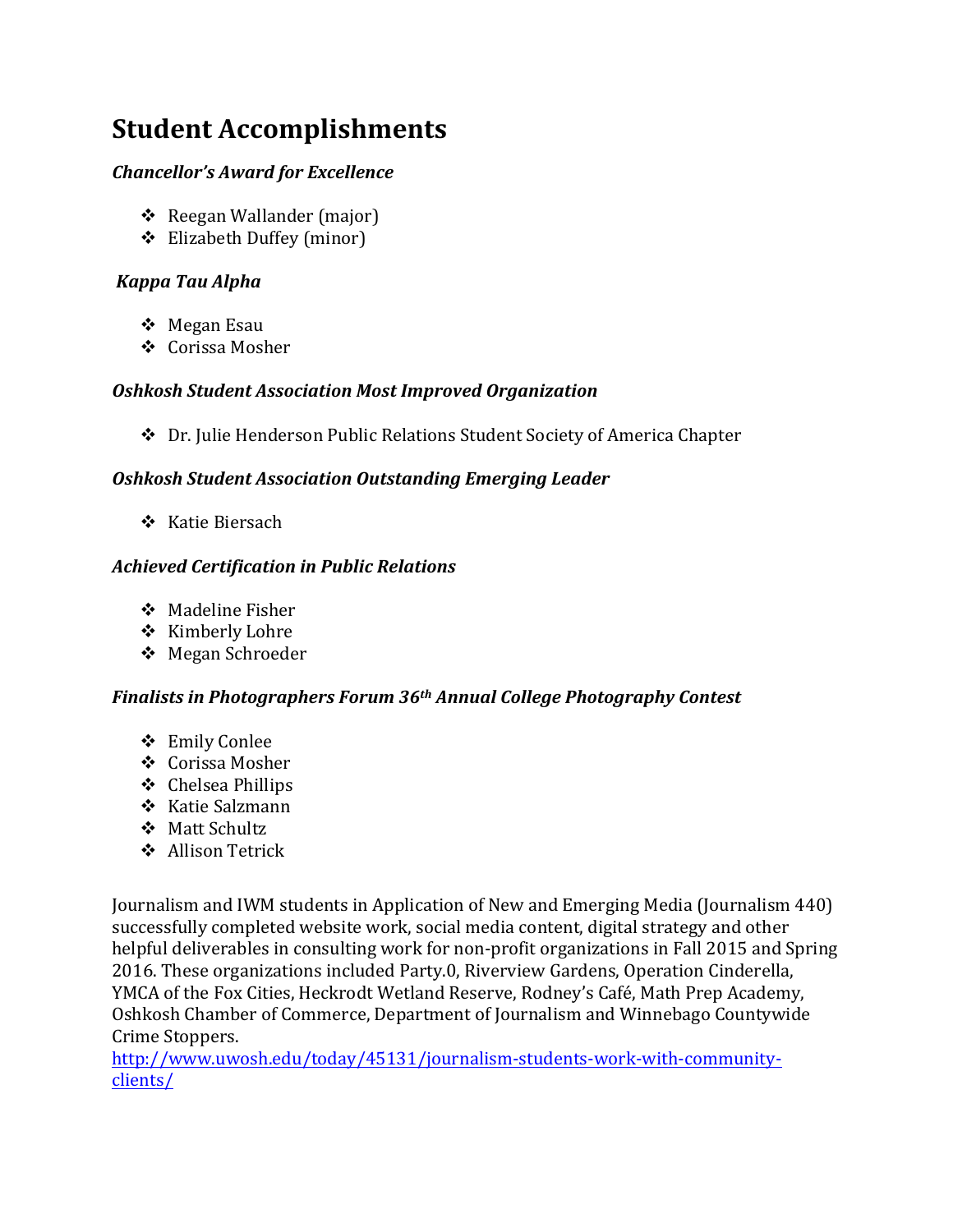IWM/Journalism student Madeline Fisher completed an impressive study of ways social media can improve sustainability behaviors for her honors thesis project, for which I was her advisor. The project, "Breaking down barriers: The relationship between social media and behavior change within sustainability objectives," involved focus groups and a survey to approach the research questions from qualitative and quantitative perspectives. Fisher presented her work, including a digital e-book, at the Honors Symposium and IWM Advisory Group.

https://uwoshjournalism.wordpress.com/2016/05/10/students-green-social-thesisexplores-social-media-and-sustainability/

The Dr. Julie K. Henderson Chapter of the Public Relations Student Society of America had another strong year with highlights including national organizational involvement, professional growth of chapter leadership and members, and awards recognizing their hard work and achievements. Eight members attended the PRSSA National Conference in Atlanta, where they received the Star Chapter Award for meeting organizational and professional goals. Incoming President Katie Biersach attended and voted at the 2016 National Assembly. Seven members attended the 2016 Regional PRSSA Conference in Green Bay. At the UWO Student Leadership and Involvement awards, PRSSA received an award for Most Improved Organization and Biersach received an award for Outstanding Emerging Leader. The chapter also conducted a tour of Red Shoes Public Relations, including an informational panel session with key employees (including two of our alumni, Kari Robinson and Lauree Freschette) about the profession.

Students in the Advertising Club, which is affiliated with the American Advertising Federation, had a good year of professional experiences with advertising and helping with the National Student Advertising Competition. The club hosted an on-campus event for students to hear and meet with Rene Delgado, associate creative director at Leo Burnett, one of the top global ad agencies. Delgado shared his work in advertising and recent trending Super Bowl ads he created during his presentation "A Conversation on Advertising, Originality and the Super Bowl" prior to receiving a UWO award for outstanding voung alumni. The club led a trip to Chicago to tour another top agency, Ogilvy and Mather, and hosted local speakers on advertising during the year. The club participated with the Strategic Campaigns in Advertising class to assist with participation in the National Student Advertising Competition, including fundraising.

The UWO chapter of the Society of Professional Journalists initiated a very successful film series in 2015-16. This was highlighted by a showing of this year's Best Picture, *Spotlight*, which attracted students, faculty and staff from across the campus as well as members of the local community. In addition three members attended the Midwest Journalism Conference in Minneapolis, and the chapter continued the department's participation in the Hearst Journalism Awards.

The UWO Photo Club judged photography entries for NEWSPA.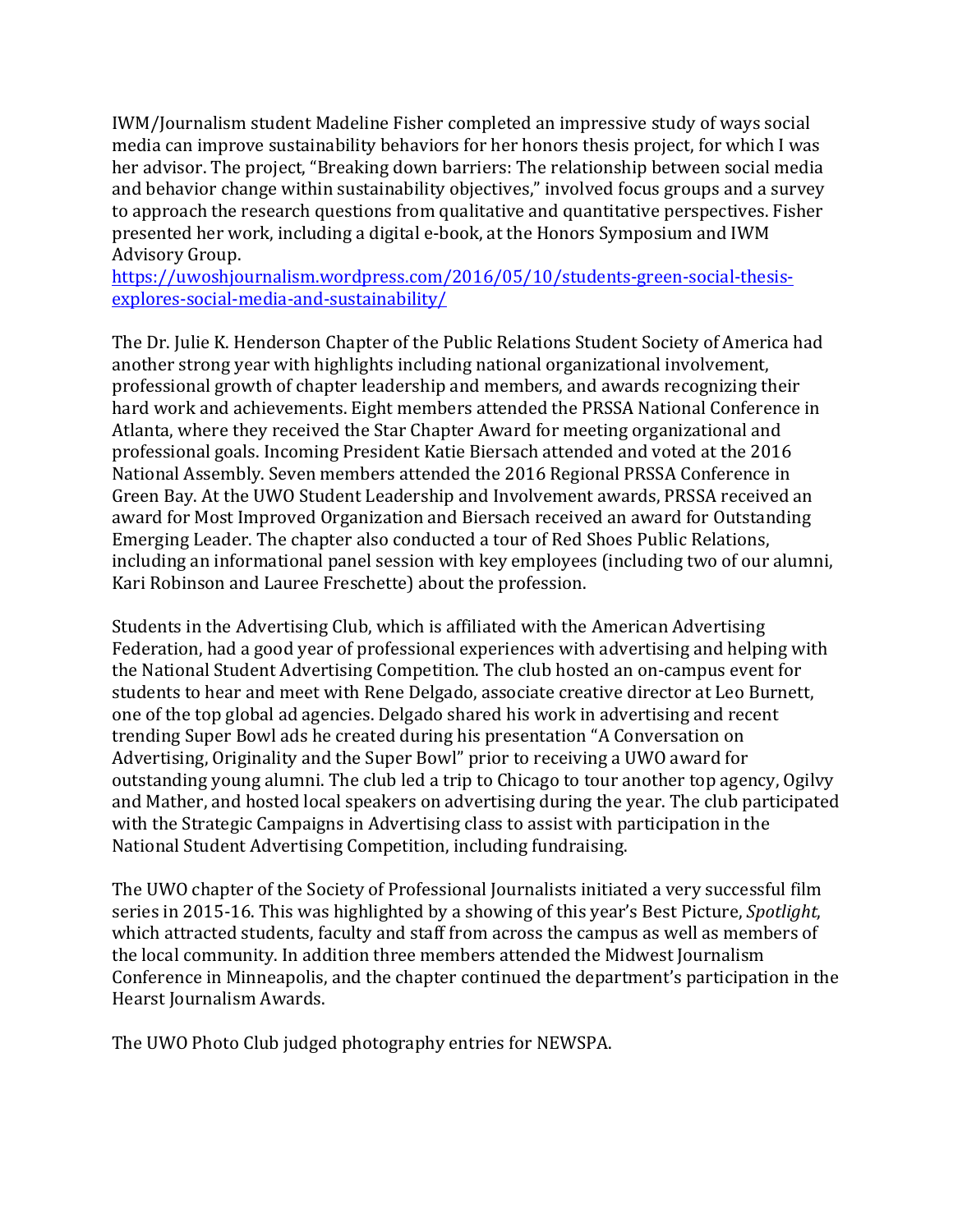## **Department Activities**

**Bylaws** were revised and approved by the department on May 13, 2016. The bylaws were previously approved in 2011. Journalism has submitted the bylaws to Faculty Senate for Fall 2016 approval.

*Strategic Planning* was conducted in Spring 2016. The department approved a new strategic plan on May 23, 2016. The department agreed to approve it in spirit and accept any copy edits over the summer to fully accept and implement the plan by the start of Fall 2016. As part of the strategic plan, the department agreed to make considerable evaluations of:

- $\div$  The department's brand identity
- $\div$  The purpose of the visual journalism emphasis
- $\cdot$  The possibility of merging visual journalism and writing/editing emphases
- $\triangleleft$  Collaboration on a media studies emphasis redesign with Radio-TV-Film (RTF)
- $\cdot$  Collaboration on the investigation of graduate degrees with Marketing and RTF

*Renewal, Tenure, and Promotion Policy* redesign began in Spring 2016. The department aims to approve this policy in early Fall 2016. ACEJMC recommended the department update its policy to reflect changes in the media and comparative institutional practices.

**Alumni Committee** worked toward planning of the Homecoming 2018 50<sup>th</sup> anniversary for the department. The committee worked with alumni, faculty and the Journalism Advisory Board to solicit ideas and plan for the event to include workshops or panel presentations that have an education component, as well as a celebratory event. It also completed two more alumni posters for the department to hang on the walls to spotlight our alumni and help students see how their degrees can take on different professional tracks in the field. The alumni are Jasmine Buchberger, content strategist – SEO at Laughlin Constable, and Pat Zietlow-Miller, an award-winning children's author. The committee nominated four alumni for awards.

*The Interactive Web Management Committee* continued with enhancements to the IWM mission, refinement of curriculum descriptions, exploration of new options for more specific tracks within the major and help toward a new website. The IWM Committee is evaluating ways to develop curriculum alignment with Moraine Park Technical College to help students transfer into the degree. The committee met twice with the IWM Advisory Board for working sessions with the board toward keeping the major at pace with industry. Dr. Hansen represents journalism on the committee.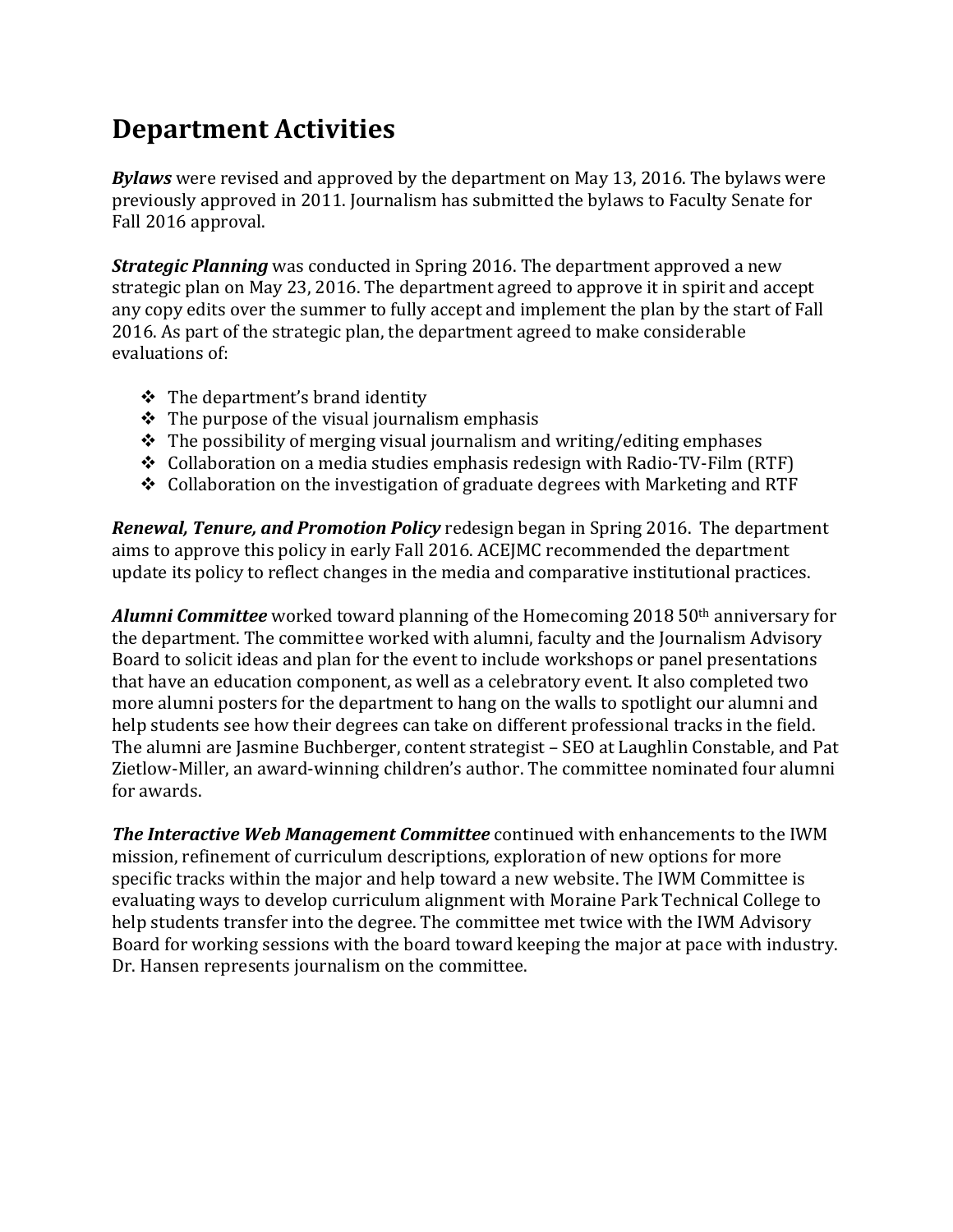# **Curricular Changes and Considerations**

A graduate course offering was approved in Spring 2016. The class will be made available to high school teachers. "Current Issues in Journalism and Technology" is intended to help educators who teach journalism and related topics at the secondary level to keep abreast of changing practices, especially those related to emerging technologies for information gathering, presentation, and distribution.

**A culminating experience was created** by the department and approved by APC. It will be up for review by the Faculty Senate in Fall 2016. Once approved, all journalism and public relations majors will undergo a portfolio review and exit interview before graduation.

# **Internships**

Of the Spring 2016 graduating class, 80.5 percent of students had a least one internship. One student had five internships.

# **Student Recruitment**

The department has taken several steps to begin improving its enrollment and as part of COLS Planning Process. One step was to advertise on the hot beverage cups distributed at the campus cafes. The insulating wraps, known as coffee cup sleeves, had advertisements for the public relations major in Fall 2015 and the advertising emphasis in Spring 2016.

The department sent an email to the university's new enrollment manager about collaborating on the annual NEWSPA conference, which brings hundreds of high school students to campus every April. The department did not receive a response.

As previously noted under Maguire's activities, the Northeastern Wisconsin Scholastic Press Association is receiving \$4,250 from the Wisconsin Humanities Council and the Pulitzer Prizes Centennial Campfires Initiative. The money is being used to fund a local version of the Pulitzer Prizes for Wisconsin high school students. Raquel Rutledge, who won the 2010 Pulitzer Prize in local reporting for the *Milwaukee Journal Sentinel*, has agreed to judge the competition, and students will be assisted in their reporting by a 50page curriculum guide, "Journalism in the Pulitzer Tradition," that was developed by Barb Benish and Maguire. Students will be eligible for prizes worth \$1,000, and NEWSPA hopes to use this competition to attract new members and build attendance for its 2017 conference. The Department of Journalism can use the awards program to raise its profile among Wisconsin high school students.

Another step is to identify recruiting opportunities at high schools. The department has a listing of high school journalism programs around the state. It discussed recruitment on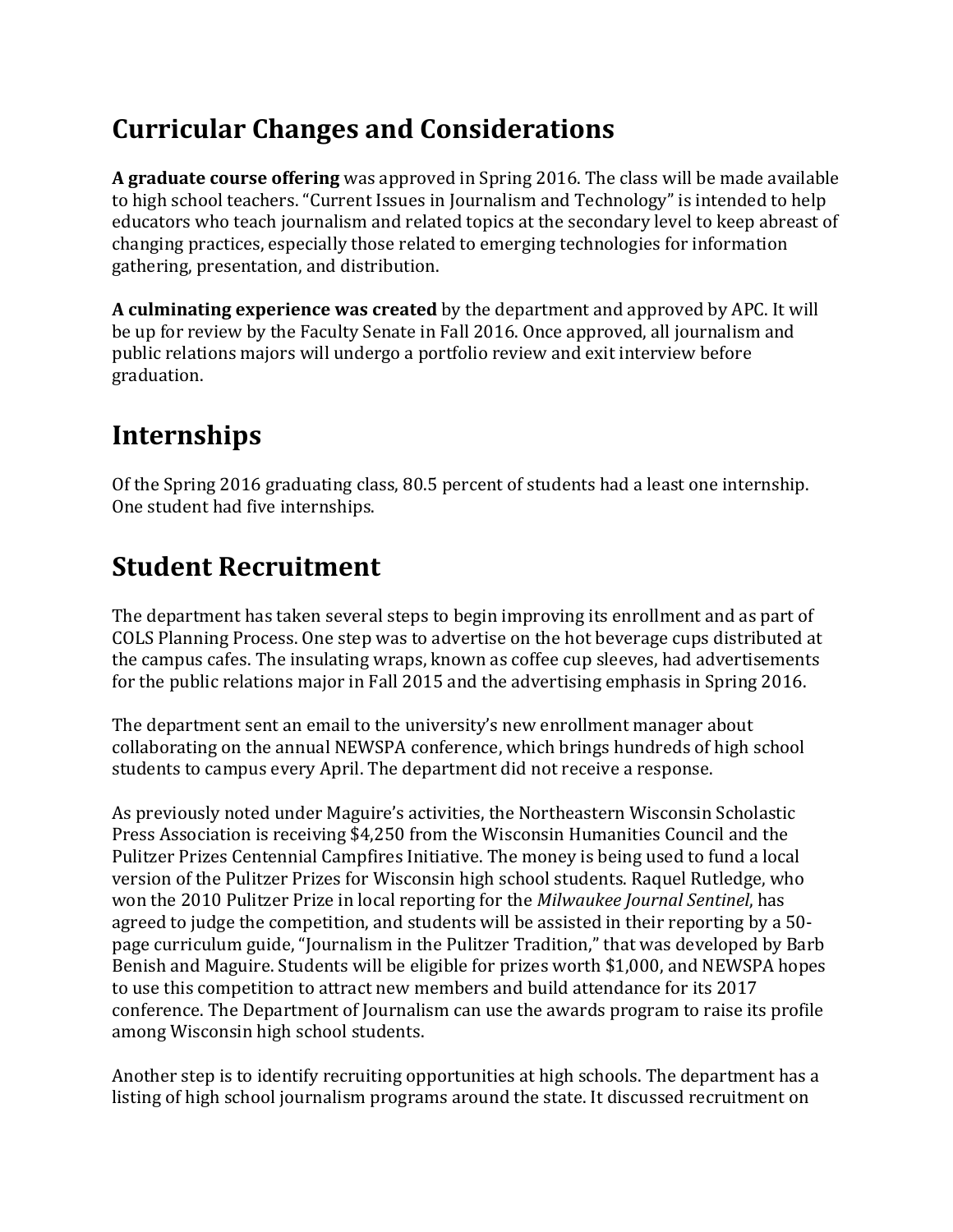May 13 and June 6, 2016. One result was that 11 high school teachers were contacted in June 2016 about participating in the Cooperative Academic Partnership Program. Journalism already had arrangements with two teachers for Journalism 141: Introduction to Media, and has worked with another teacher to offer [141 and Journalism 221: Writing for the Media in 2017. So far, two of the 11 have responded with an interest in CAPP.

# **Diversity Activities/Social Issues**

Journalism was a sponsor of a campus visit by Carolyn L. Karcher, professor emeritus of English, American Studies and Women's Studies at Temple University. She made a presentation entitled "An Inspiring Alliance in a Dark Time: Albion W. Tourgée, Ida B. Wells, Harry C. Smith, and the Campaign against Lynching."

Introduction to Media: News, Public Relations and Advertising (Journalism 141) dealt with a variety of issues. The class discussed the differences in crime news between minorities and whites, including the coverage of suspects and law enforcement, and how these news coverage affect audience perceptions of minority. In the areas of advertising and public relations, the class discussed the use of women bodies in advertisements, sexual appeal and the objectification of women's bodies, the differences of representations of men and women in advertisements, and the influence of these presentations on audience perceptions of gender roles and stereotypes. The class also discussed the cultivation effects of visual media, focusing on the gender and race representations on Disney movies, and the impact of the stereotypical representations (gender role and race) on children.

In New and Emerging Media (Journalism 340), students conduct research and prepare a paper to hand in and discuss that evaluates ways diverse members of our global society interact with one another and broader communities using new media (blogs, Twitter, Facebook, YouTube, etc.). They take the perspective of a person who belongs to a diverse group in terms of culture, race, gender, sexual orientation or religion. Based on research and analysis they critically consider the positives that new media bring (participatory community, visibility for previously less-known diversity issues) and negatives (stereotyping, cyber-bullying). Several of the students present their findings in a slide/Prezi presentation (demonstrating the diverse group on new media platforms) to the class to aid discussion.

The Media and Society (Journalism 341) class dedicated five full class periods to issues of gender, race, ethnicity and LGBTO issues. The class discussed the presentation of each of these issues in both journalism-style coverage (advertising, PR, news) as well as entertainment-style media (TV, movies, non-news coverage). Students reviewed historical presentations of race and gender through advertisements that placed white men in superior roles to women and people of color. They also saw clips of various news and entertainment programs that showed stereotyping and social callousness, such as Amos 'n' Andy, Chico and The Man, The Karate Kid and more. In the LGBTQ coverage, we also examined "documentary" films such as "Boys Beware" from 1961, which portrayed "the homosexual" as a sick deviant, bent on murdering young boys as well as the 1967 CBS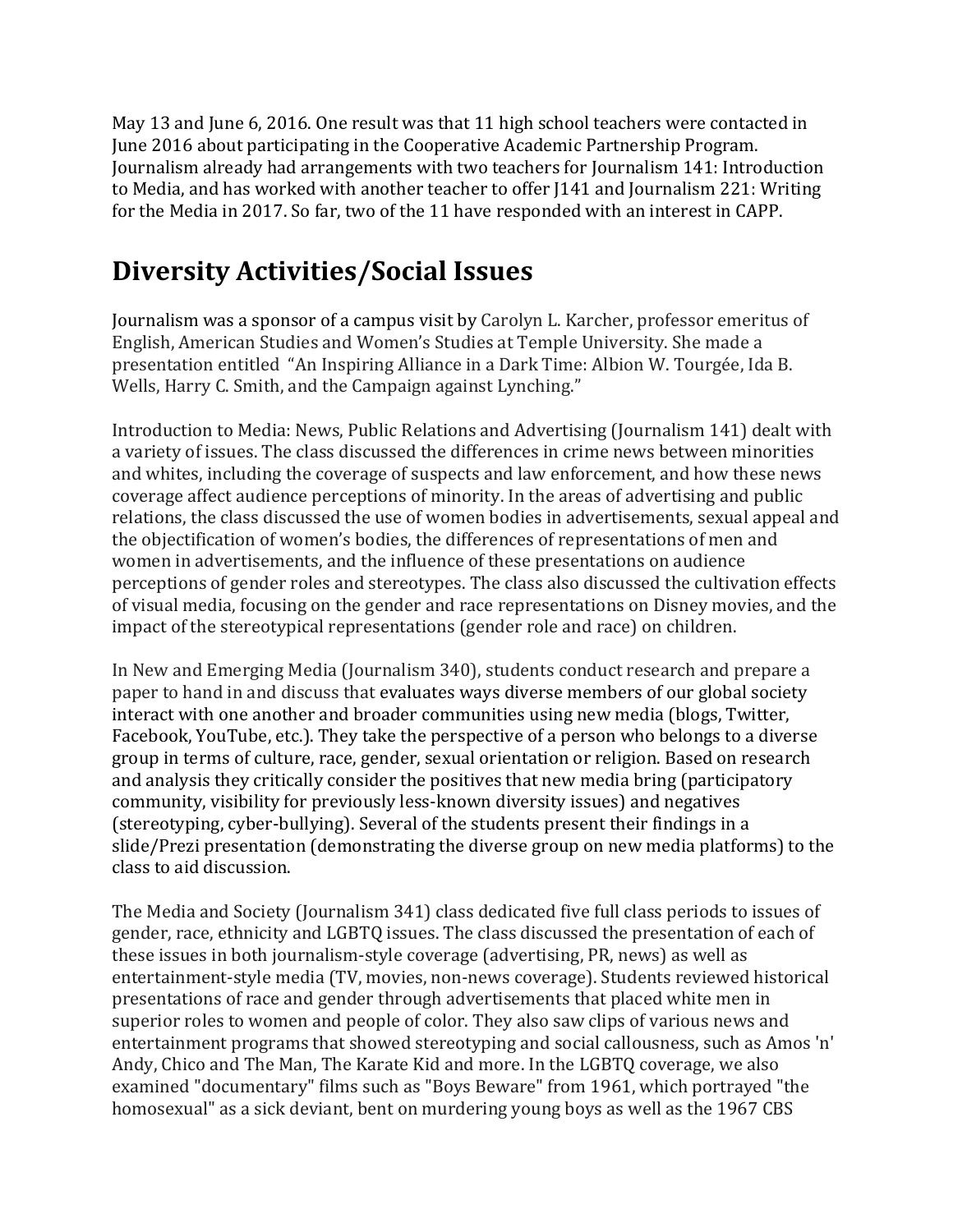report "The Homosexuals," which sought to explore this "underground culture." The participants examined the content through the lens of several theoretical paradigms we have studied, including intergroup relations, spiral of silence, stereotyping behavior and third-person effect.

Media Photography II (Journalism 430) students learned about photographers from around the world, such as Martin Parr's (England) work on class and consumption and Jozef Bury's (Poland/France) unconventional images of landscapes and meanings of spaces. Students completed video projects on an array of human experiences, such as addiction (https://www.youtube.com/watch?v=9hJHGIkUMuI&feature=youtu.be), stress awareness (https://www.youtube.com/watch?v=\_zrcLEZ047E&feature=youtu.be), and UW Oshkosh's Project Success (https://www.youtube.com/watch?v=gEESqM6VfLA&feature=youtu.be).

In Application of New and Emerging Media (Journalism 440), students work with nonprofit organizations that, at times, serve diverse groups. This work provides an opportunity for the students to gain skills in communicating about and with diverse audiences. It also provides an opportunity for other students in the class to learn from peers as those students share experiences and work through project challenges. For example, one of our clients, Riverview Gardens, operates an urban farm that provides job training for people in need. Students consulting for Riverview Gardens had to be developed web content, social media strategy and a social media policy that reflected sensitivity to these aspects.

Students were encouraged to attend the Center for Journalism Ethics' April 29, 2016, Madison conference on Race, Ethnicity and journalism Ethics for free.

Dr. Gleason and Dr. Hansen attended a Title IX workshop on campus in 2015.

# **Alumni Achievements--Examples**

The alumni continue to be leaders in their fields and communities. Below are examples of alumni achievements in 2015-2016.

**Barbara Beuscher** (1999) was selected as the associate vice chancellor for Development within the UW Oshkosh Foundation. She had been serving as the director of Development for the UW Oshkosh College of Letters and Science.

**Dan Shafer** (2008), digital editor at *Milwaukee Magazine*, received a gold award in the Milwaukee Press Club's Excellence in Wisconsin Journalism Awards. His winning work, in the category of Best Single Editorial, Statement of Editorial Position or Opinion, was "The Bucks Arena and the Big Question."

**Amanda Betts** (2010) was elected vice president of the UW Oshkosh Alumni Association's **Board of Directors.**